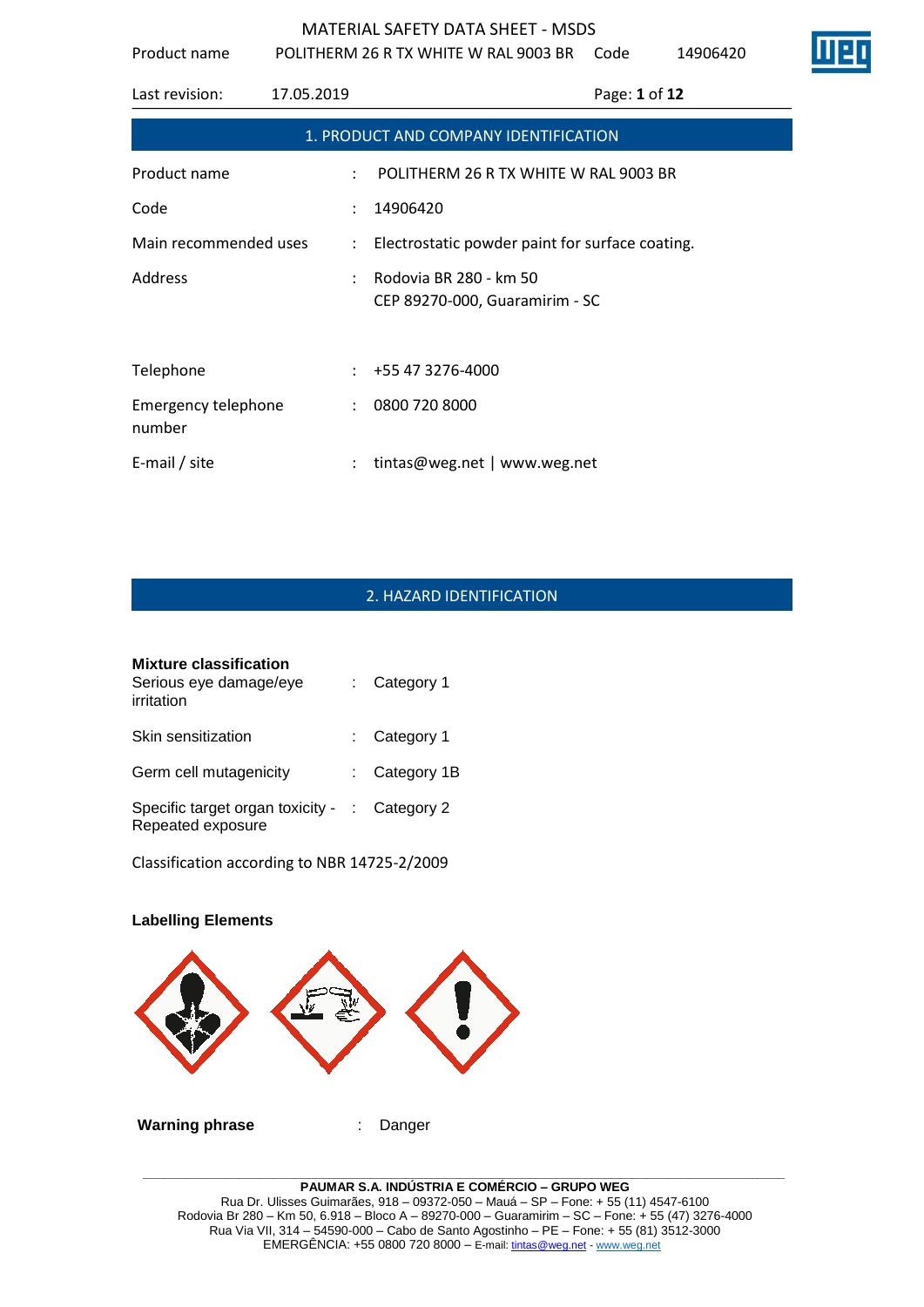Product name POLITHERM 26 R TX WHITE W RAL 9003 BR Code 14906420

| Last revision:         | 17.05.2019 | Page: 2 of 12                                                                                                                                                                                                               |
|------------------------|------------|-----------------------------------------------------------------------------------------------------------------------------------------------------------------------------------------------------------------------------|
| <b>Hazard phrases</b>  |            | H318 Causes serious eye damage.<br>H317 May cause an allergic skin reaction.<br>H340 May cause genetic defects.<br>H373 May cause damage to organs through prolonged or<br>repeated exposure.                               |
| <b>Caution Phrases</b> |            | <b>Prevention:</b><br>P201 Obtain special instructions before use.                                                                                                                                                          |
|                        |            | P202 Do not handle until all safety precautions have been read<br>and understood.                                                                                                                                           |
|                        |            | P260 Do not breathe dust/ fume/ gas/ mist/ vapours/ spray.                                                                                                                                                                  |
|                        |            | P272 Contaminated work clothing should not be allowedout of<br>the workplace.                                                                                                                                               |
|                        |            | P280 Wear protective gloves/ protective clothing/ eye<br>protection/ face protection.                                                                                                                                       |
|                        |            | <b>Reaction:</b><br>P302+P352 IF ON SKIN: Wash with plenty of water.                                                                                                                                                        |
|                        |            | P305+P351+P338 IF IN EYES: Rinse cautiously with water for<br>several minutes. Remove contact lenses if present and easy to<br>do - continue rinsing.                                                                       |
|                        |            | P308+P313 IF exposed or concerned: Call a doctor.                                                                                                                                                                           |
|                        |            | P310 Immediately call a POISON CENTER/doctor.                                                                                                                                                                               |
|                        |            | P333+P313 If skin<br>irritation or a rash occurs:<br>Get<br>medicaladvice/attention.                                                                                                                                        |
|                        |            | P362+P364 Take off contaminated clothing and wash it before<br>reuse.                                                                                                                                                       |
|                        |            | Storage:<br>P405 Store locked up.                                                                                                                                                                                           |
|                        |            | Treatmentand disposal of waste:<br>P501 Dispose of contents/container as chapter 13 of the<br>MSDS.                                                                                                                         |
| <b>Other hazard</b>    |            | The finely dispersed particles form explosive mixtures in air, in<br>the presence of sparks. Burning forms a thick black smoke.<br>Inhalation of dangerous products of decomposition may cause<br>serious damage to health. |

# 3. COMPOSITION AND INFORMATION ABOUT THE INGRENDIENTS

**Product type:** : Mixture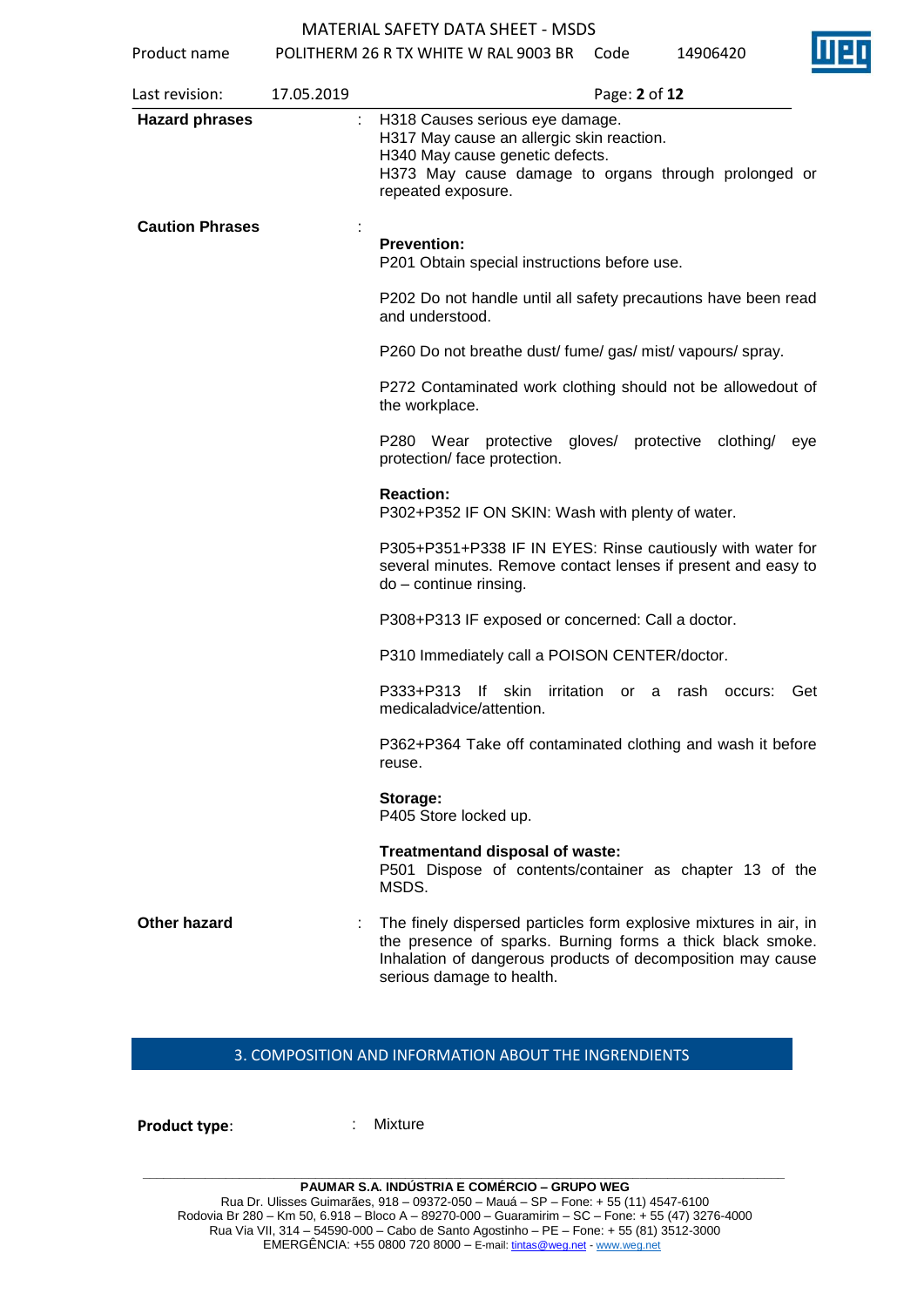Product name POLITHERM 26 R TX WHITE W RAL 9003 BR Code 14906420



Last revision: 17.05.2019 Page: **3** of **12**

| Ingrendients that contribute to danger:   |           |                                                                                                                                                                                                                                                                                                                                                                                           |                   |  |
|-------------------------------------------|-----------|-------------------------------------------------------------------------------------------------------------------------------------------------------------------------------------------------------------------------------------------------------------------------------------------------------------------------------------------------------------------------------------------|-------------------|--|
| Product name                              | CAS No.   | Risck classification                                                                                                                                                                                                                                                                                                                                                                      | Concentration [%] |  |
| <b>TRIGLYCIDYL</b><br><b>ISOCYANURATE</b> | 2451-62-9 | Acute toxicity Ingestion,<br>Category 3<br>Acute toxicity -<br>Inhalation Inhalation,<br>Category 3<br>Skin sensitization,<br>Category 1<br>Specific target organ<br>toxicity - Repeated<br>exposure,<br>Category 2<br>Hazardous to the<br>aquatic environment -<br>Cronic,<br>Category 3<br>Germ cell mutagenicity<br>Category 1B<br>Serious eye<br>damage/eye irritation,<br>Category 1 | $>= 1 - 5$        |  |

# 4. FIRST AID MEASURES

| <b>Inhalation</b>            | : Take the victim to fresh air, keeping them rested and warm. If<br>breathing is irregular or has stopped, apply artificial<br>respiration. Do not give anything orally. Seek medical<br>assistance immediately, bringing the product label whenever<br>possible. |
|------------------------------|-------------------------------------------------------------------------------------------------------------------------------------------------------------------------------------------------------------------------------------------------------------------|
| <b>Contact with the skin</b> | : Remove all contaminated clothing immediately. Wash affected<br>area with plenty of soap and water.                                                                                                                                                              |
| <b>Contact with the eyes</b> | : Remove contact lenses, if wearing any. Flush the eyes with<br>running water for at least 15 minutes, holding the eyelids<br>apart. Seek medical assistance immediately, bringing the<br>product label with you.                                                 |
| Ingestion                    | : Do not provoke vomiting. Consult with a doctor immediately.                                                                                                                                                                                                     |
| Notes for the doctor         | : Treat symptomatically. Do not induce vomiting because of risk<br>of aspiration of gastric contents into the lungs. Gastric lavage<br>is recommended when the patient ingests large quantities of<br>the substance.                                              |

# 5. FIRE-FIGHTING MEASURES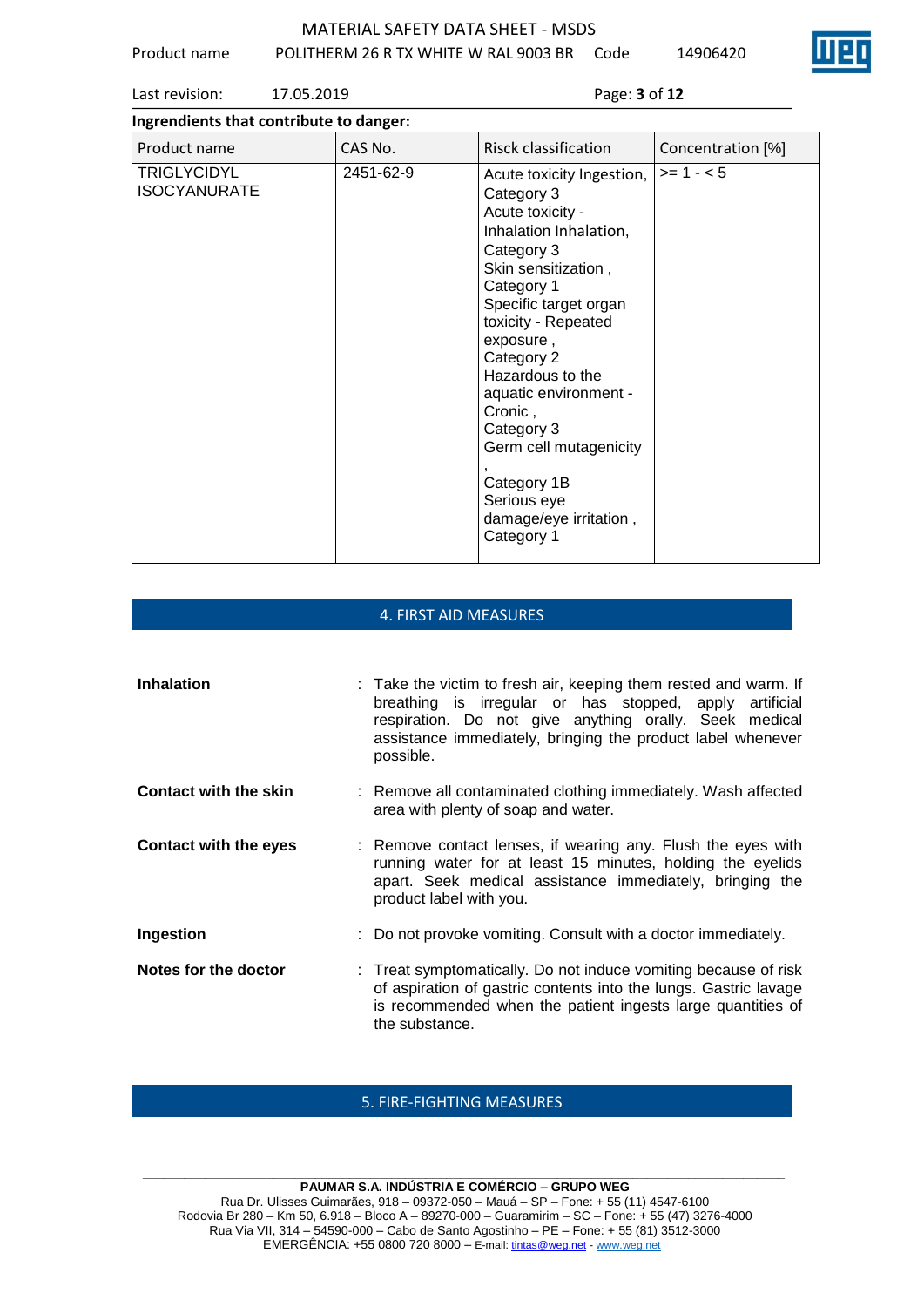Product name POLITHERM 26 R TX WHITE W RAL 9003 BR Code 14906420

| Last revision:                                    | 17.05.2019 | Page: 4 of 12                                                                                                                                                                                                                                                                                                                                                                                                                                                                          |
|---------------------------------------------------|------------|----------------------------------------------------------------------------------------------------------------------------------------------------------------------------------------------------------------------------------------------------------------------------------------------------------------------------------------------------------------------------------------------------------------------------------------------------------------------------------------|
| <b>Suitable extinguishing</b><br>methods          |            | Water in mist form<br>Carbon dioxide (CO2)<br>Foam alcohol resistent<br>Dry chemical powder                                                                                                                                                                                                                                                                                                                                                                                            |
| <b>Extinguishing methods not</b><br>recommended   |            | Direct water jet.<br>÷.                                                                                                                                                                                                                                                                                                                                                                                                                                                                |
| <b>Specific dangers</b>                           |            | : The finely dispersed particles form explosive mixtures in air, in<br>the presence of sparks. Burning forms a thick black smoke.<br>Inhalation of dangerous products of decomposition may cause<br>serious damage to health.                                                                                                                                                                                                                                                          |
| Protective measures of the<br>fire fighting team. |            | : The personnel involved in firefighting should wear self<br>contained breathing apparatus with positive pressure and full<br>protection clothes.                                                                                                                                                                                                                                                                                                                                      |
| <b>Specific methods</b>                           |            | : Evacuate and isolate the area. Approach from fire with wind at<br>your back. Fight the fire to a secure distance. Remove the<br>packaging of the product from the fire area if this can be made<br>with safety. Chill sideways with water in form of fog all the<br>closed packaging near the fire. Avoid that the resulting water<br>from fire fighting reaches drains or waterways. Use dikes to<br>contain this water and eliminate it according to environmental<br>regulations. |

## 6. SPILL / LEAK CONTROL PROCEDURES

### **Personal precautions, protective equipment and emergency procedures**

| For the emergency service<br>staff                      | : If specialized clothing is needed to combat the leak/spillage,<br>Section 8 should be consulted. All precautions described in<br>the following section must be followed.                                                                                                                                                                                                                                                                                                                                                                                                                                                                                                                                                      |
|---------------------------------------------------------|---------------------------------------------------------------------------------------------------------------------------------------------------------------------------------------------------------------------------------------------------------------------------------------------------------------------------------------------------------------------------------------------------------------------------------------------------------------------------------------------------------------------------------------------------------------------------------------------------------------------------------------------------------------------------------------------------------------------------------|
| For staff who are not part<br>of the emergency services | : No action should be taken that may generate danger to<br>people without adequate training and qualifications. Use<br>appropriate personal protective equipment - see section 8.<br>Evacuate surrounding areas. Isolate area and keep onlookers<br>away. Do not touch or walk through spilled material. Eliminate<br>all sources of ignition. Avoid breathing vapor or mist. Provide<br>adequate ventilation if possible. Wear appropriate respiratory<br>mask when ventilation is inadequate. In accordance with<br>characteristics of the location and/or area and in relation to the<br>amount of spilled/leaked product, additional emergency<br>measures may be taken under the supervision of a trained<br>professional. |

### **Environmental precautions** : Prevent spilled/leaked product from contact withsoil, waterways, drains and sewers. Inform the relevant authorities in accordance with current legislation if the product causes

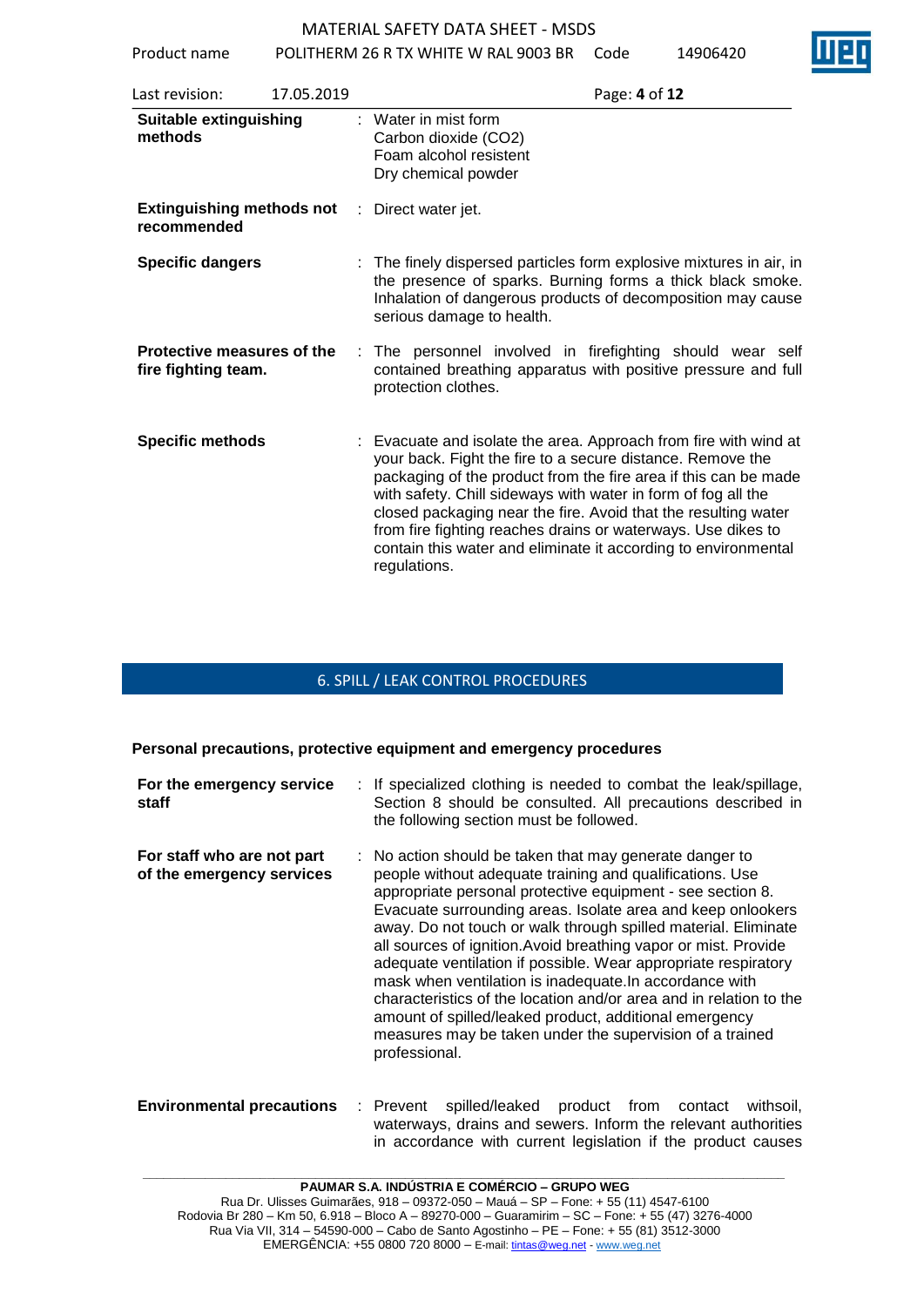Product name POLITHERM 26 R TX WHITE W RAL 9003 BR Code 14906420

Last revision: 17.05.2019 Page: **5** of **12** environmental damage. **Methods and materials for containment and cleaning Large spills / leaks** : Stop the leak if this can be done safely. Cover up spillage in a tarp to prevent the spread by wind or rain. Use antifaiscantes tools and explosion-proof equipment properly grounded to collect the product. Place the material collected in dry, clean and properly identified containers. Cap the container loosened so removing them from the spill site. Avoid formation of dust. Remove the packaging from the spill site. If there is product disposal need refer to chapter 13 **Small spills / leaks** : The collected material can return to the process if you are in favorable conditions. Otherwise should be referred for appropriate disposal. **Dust control** : Consult section 13.

# 7. HANDLING AND STORAGE

# **Precautions for safe handling**

| <b>Instructions for safe</b><br>treatment | : Avoid contact with eyes, skin and clothes. Do not handle the<br>product before reading and understanding all<br>safety<br>precautions.Do not re-use packaging.Refer to<br>special<br>instructions before use. Avoid inhalation of the powder. Do not<br>eat, drink or smoke during use.                                                                                                                                                                                                                                                                     |  |  |  |
|-------------------------------------------|---------------------------------------------------------------------------------------------------------------------------------------------------------------------------------------------------------------------------------------------------------------------------------------------------------------------------------------------------------------------------------------------------------------------------------------------------------------------------------------------------------------------------------------------------------------|--|--|--|
| <b>Precautions for safe</b><br>handling   | : Use individual protective equipment. Environments and areas<br>that will be used for electrostatic spraying of powder paints<br>must provide controlled ventilation. Through controlled<br>ventilation it must be ensured that the air in the inhalation<br>scope is be healthy from a health point of view (see limits in<br>Section 8). Avoid sources of ignition and dust deposition in the<br>environment. Antistatic clothes and shoes are recommended.<br>Emergency showers and eye wash basins must be installed in<br>locations of use and storage. |  |  |  |
| <b>Fire protection</b>                    | : Tools that do not produce sparks should be used. Keep away<br>from heat and sources of ignition.Do not smoke.Avoid<br>accumulation of electrostatic charges. All conductive elements<br>of the system, in contact with the product, must be electrically<br>groundedOnly use in well-ventilated locations, to prevent<br>accumulation of powder in explosive concentrations.                                                                                                                                                                                |  |  |  |
| <b>Storage conditions</b>                 |                                                                                                                                                                                                                                                                                                                                                                                                                                                                                                                                                               |  |  |  |
| Substances to be avoid                    | : Keep away from oxidising agents, strong acid solutions and<br>strong alkaline solutions.                                                                                                                                                                                                                                                                                                                                                                                                                                                                    |  |  |  |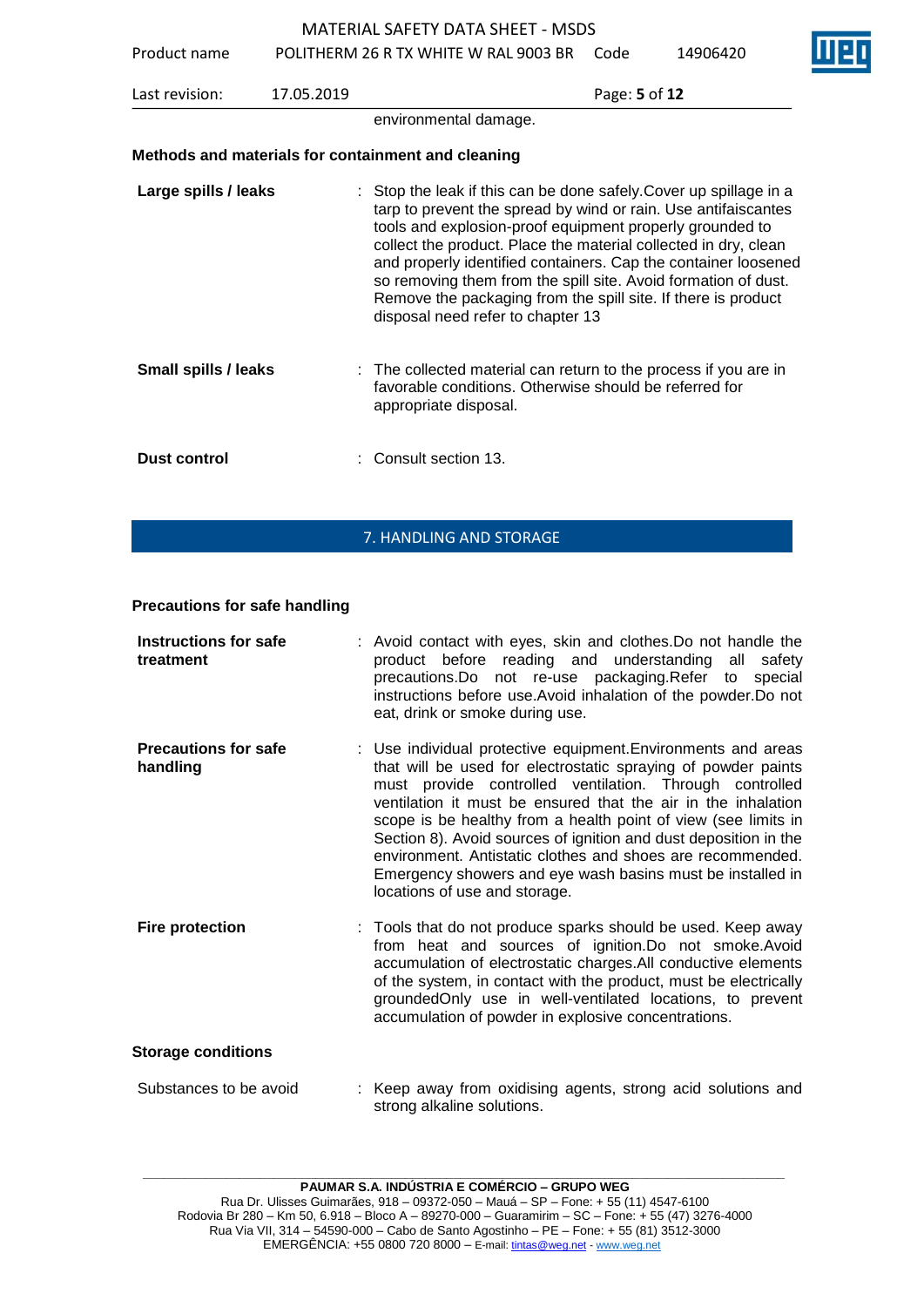Product name POLITHERM 26 R TX WHITE W RAL 9003 BR Code 14906420

| Last revision:                           | 17.05.2019 | Page: 6 of 12                                                                                                                                                                                                                                                                                |
|------------------------------------------|------------|----------------------------------------------------------------------------------------------------------------------------------------------------------------------------------------------------------------------------------------------------------------------------------------------|
| <b>Storage conditions</b>                |            | : The electrical installation must comply with NEC(National<br>Electrical Code) or IEC (International Electrical Commission)<br>standards and/or those of the ABNT (Brazilian Association of<br>Technical Standards). The floor of the storage area must be<br>impermeable, non-combustible. |
| <b>Appropriate storage</b><br>conditions |            | : Store the material in covered, dry, well ventilated and<br>identified areasStore at a temperature below 30°C.Store in a<br>closed container. Keep out of direct sunlight.                                                                                                                  |
| Inappropriate storage<br>conditions      |            | : Exposed to elevated temperatures, sun and rain. Close to<br>oxidizing agents. Close to food. Close to sources of heat and<br>ignition.                                                                                                                                                     |
| <b>Materials to avoid</b>                |            | : Do not store with explosive materials, flammableand/or toxic<br>gases, oxidizing, corrosive substances, or materials that may<br>generate spontaneous combustion.                                                                                                                          |
| <b>Secure packaging materials</b>        |            |                                                                                                                                                                                                                                                                                              |
| Recommended packaging<br>materials       | ÷          | Must be stored in plastic bags packed in cardboard boxes.                                                                                                                                                                                                                                    |
| Packaging materials to be<br>avoided     |            | Glass containers.                                                                                                                                                                                                                                                                            |

### 8. EXPOSURE CONTROL – PERSONAL PROTECTION

The information in this chapter contain general guidelines. Chapter 1 should be consulted for any information on the recommended use of this product in different scenarios of exposure.

| <b>Engineering control</b><br>measures | : Preferably use the product in adequate application cabin.<br>In case it is not possible, provide exhaustion/ventilation |
|----------------------------------------|---------------------------------------------------------------------------------------------------------------------------|
|                                        | enough to keep the concentration of the agents indicated                                                                  |
|                                        | in this section under the limits of tolerance (L.T.),                                                                     |
|                                        | otherwise, use adequate respiratory protection equipment.                                                                 |
|                                        | The engineering controls should keep the concentrations                                                                   |
|                                        | of gas/vapour under the limit of LEL - Lower Explosive                                                                    |
|                                        | Limit (see section 9). Use equipment explosion proof.                                                                     |

# **Control parameters**

# **Occupational Exposure Limits**

| <b>Name</b>         | <b>CAS No.</b> | <b>TLV/TWA</b>           | <b>TLV/STEL</b> | <b>TLV/TETO</b> | <b>Source</b> |
|---------------------|----------------|--------------------------|-----------------|-----------------|---------------|
| <b>TRIGLYCIDYL</b>  | 2451-62-9      | $0,05 \,\mathrm{mg/m^3}$ |                 |                 | <b>ACGIH</b>  |
| <b>ISOCYANURATE</b> |                |                          |                 |                 |               |

\*PPM - parts of vapour or gas per million of parts of contaminated air

**\_\_\_\_\_\_\_\_\_\_\_\_\_\_\_\_\_\_\_\_\_\_\_\_\_\_\_\_\_\_\_\_\_\_\_\_\_\_\_\_\_\_\_\_\_\_\_\_\_\_\_\_\_\_\_\_\_\_\_\_\_\_\_\_\_\_\_\_\_\_\_\_\_\_\_\_\_\_\_\_\_\_\_\_\_\_\_\_\_\_\_\_\_ PAUMAR S.A. INDÚSTRIA E COMÉRCIO – GRUPO WEG** Rua Dr. Ulisses Guimarães, 918 – 09372-050 – Mauá – SP – Fone: + 55 (11) 4547-6100 Rodovia Br 280 – Km 50, 6.918 – Bloco A – 89270-000 – Guaramirim – SC – Fone: + 55 (47) 3276-4000 Rua Via VII, 314 – 54590-000 – Cabo de Santo Agostinho – PE – Fone: + 55 (81) 3512-3000 EMERGÊNCIA: +55 0800 720 8000 – E-mail[: tintas@weg.net](mailto:tintas@weg.net) - [www.weg.net](http://www.weg.net/)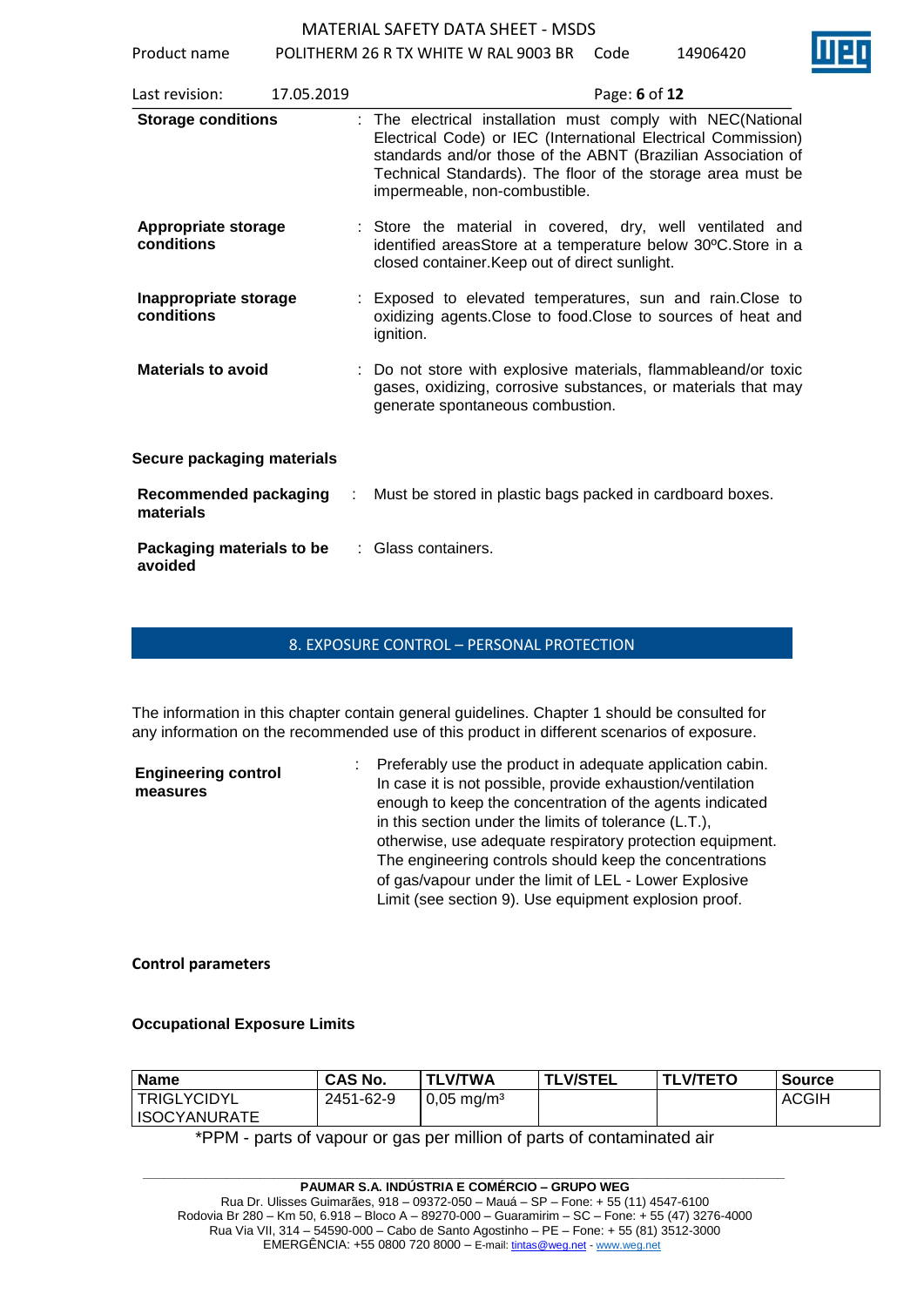| POLITHERM 26 R TX WHITE W RAL 9003 BR<br>Product name<br>14906420<br>Code<br>Last revision:<br>17.05.2019<br>Page: <b>7</b> of <b>12</b> |  |
|------------------------------------------------------------------------------------------------------------------------------------------|--|
|                                                                                                                                          |  |
|                                                                                                                                          |  |

\*\*MG/m<sup>3</sup> - miligrams per cubic meter of air.

| Personal protective equipment required<br><b>Respiratory protection</b> | : If the powder is above the tolerance limits (seeengineering<br>control measures, above) a dust mask must be used,<br>suitable for this purpose (P2 particle filter). Occasionally<br>other respiratory protective equipment may be used. |
|-------------------------------------------------------------------------|--------------------------------------------------------------------------------------------------------------------------------------------------------------------------------------------------------------------------------------------|
| <b>Hand protection</b>                                                  | Protective creams can be used to protect exposed skin<br>areas together with latex or nitrile gloves (never used after<br>the exposure has occurred).                                                                                      |
| Eye protection                                                          | Use hermetic goggles to protect against powder spray.                                                                                                                                                                                      |
| <b>Body and skin protection</b>                                         | Antistatic clothes and shoes are recommended.                                                                                                                                                                                              |

# 9. PHYSICAL AND CHEMICAL PROPERTIES

| Form                                     |                | Dust                                                                                                                                           |
|------------------------------------------|----------------|------------------------------------------------------------------------------------------------------------------------------------------------|
| <b>State of matter</b>                   |                | Solid                                                                                                                                          |
| Color                                    |                | White                                                                                                                                          |
| Odour                                    |                | Weak and distinctive                                                                                                                           |
| <b>Odour limit</b>                       |                | Not applicable                                                                                                                                 |
| pH                                       |                | Not applicable                                                                                                                                 |
| <b>Melting point</b>                     |                | Not applicable                                                                                                                                 |
| <b>Boiling point</b>                     | ÷.             | Not applicable                                                                                                                                 |
| <b>Evaporation rate</b>                  |                | Not applicable                                                                                                                                 |
| <b>Inflammation point</b>                |                | Method: Not applicable                                                                                                                         |
| <b>Upper explosive limit</b>             | ÷.             | 70 g/m <sup>3</sup>                                                                                                                            |
| Lower explosive limit                    | $\mathbb{R}^n$ | 40 g/m <sup>3</sup>                                                                                                                            |
| Vapor pressure<br><b>Density</b>         |                | Not applicable<br>$1,64$ g/cm <sup>3</sup>                                                                                                     |
| Solubility(ies)                          |                | Insoluble in water, partially soluble in some solvents and<br>thinners oxygen as acetone, ethyl acetate, methyl ethyl<br>ketone, among others. |
| N-octano /water partition<br>coefficient | ÷.             | Not applicable                                                                                                                                 |

**\_\_\_\_\_\_\_\_\_\_\_\_\_\_\_\_\_\_\_\_\_\_\_\_\_\_\_\_\_\_\_\_\_\_\_\_\_\_\_\_\_\_\_\_\_\_\_\_\_\_\_\_\_\_\_\_\_\_\_\_\_\_\_\_\_\_\_\_\_\_\_\_\_\_\_\_\_\_\_\_\_\_\_\_\_\_\_\_\_\_\_\_\_**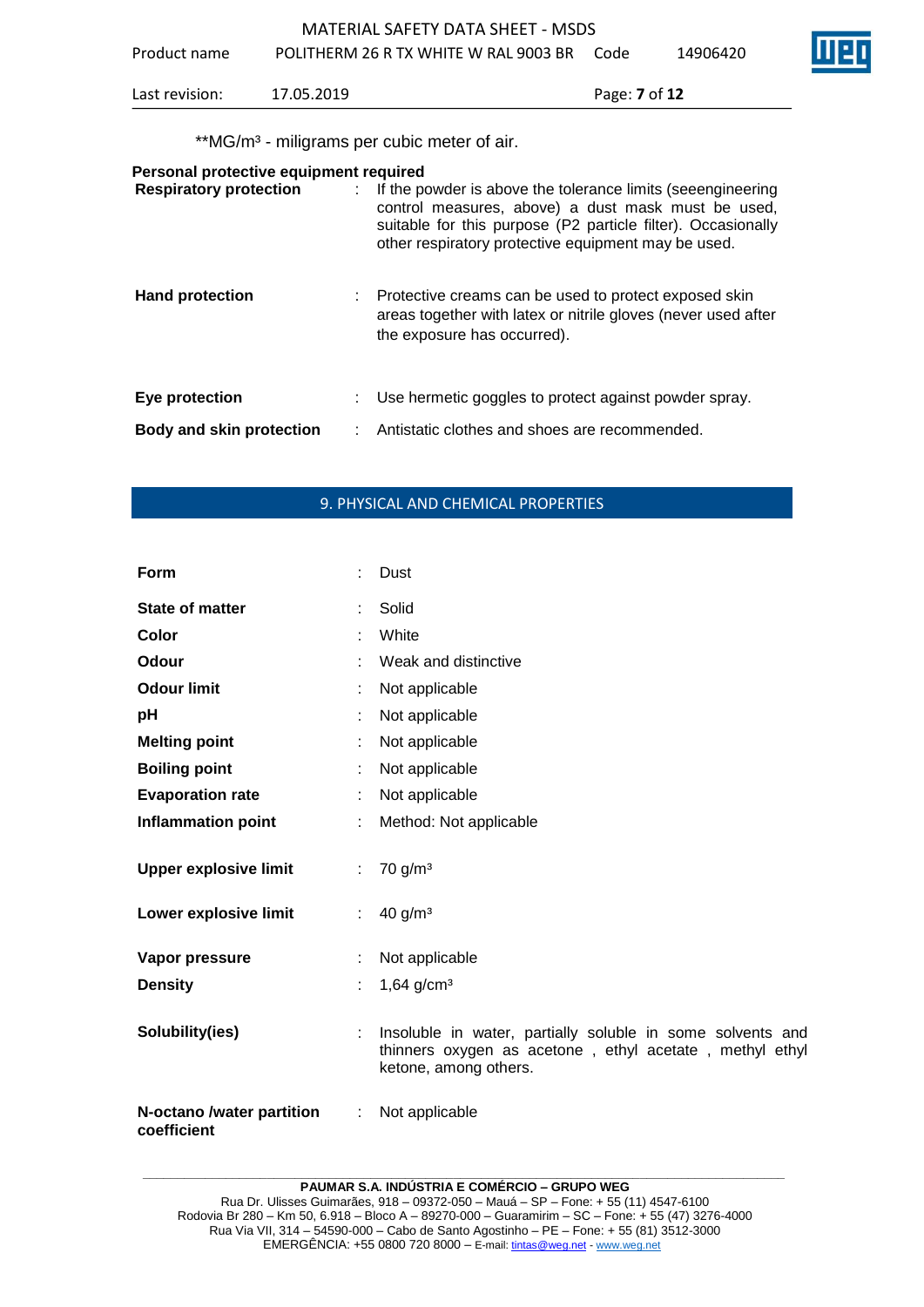Product name POLITHERM 26 R TX WHITE W RAL 9003 BR Code 14906420

| Last revision:              | 17.05.2019 |    |                  | Page: 8 of 12 |  |
|-----------------------------|------------|----|------------------|---------------|--|
| <b>Auto flammability</b>    |            |    | 400 $^{\circ}$ C |               |  |
| Cinematic viscosity (25°C)  |            | ÷  | Not applicable   |               |  |
| <b>Vapor density</b>        |            | ÷. | Not applicable   |               |  |
| Decomposition temperature : |            |    |                  |               |  |

10. STABILITY AND REACTIVITY

| <b>Reactivity</b>                              |                | Presents no reactivity at room temperature and under normal<br>conditions of use.                                                                                                                                                                                                                                                                                                                                                                                                                  |
|------------------------------------------------|----------------|----------------------------------------------------------------------------------------------------------------------------------------------------------------------------------------------------------------------------------------------------------------------------------------------------------------------------------------------------------------------------------------------------------------------------------------------------------------------------------------------------|
| <b>Chemical stability</b>                      |                | Stable at room temperature and under normal conditions of<br>use.                                                                                                                                                                                                                                                                                                                                                                                                                                  |
| <b>Possibility of dangerous</b><br>reactions   | $\mathbb{R}^n$ | Presents no reactivity at room temperature and under normal<br>conditions of use.<br>None when the product is stored, applied and processed<br>correctly. Otherwise, the mixture powder air mixture could<br>ignite.                                                                                                                                                                                                                                                                               |
| Need to add additives and<br><i>inhibitors</i> | ÷              | Not necessary.                                                                                                                                                                                                                                                                                                                                                                                                                                                                                     |
| <b>Conditions to avoid</b>                     |                | Extreme heat and open flame.                                                                                                                                                                                                                                                                                                                                                                                                                                                                       |
| Incompatible materials                         |                | Do not store with explosive materials, flammableand/or toxic<br>gases, oxidizing, corrosive substances, or materials that may<br>generate spontaneous combustion.                                                                                                                                                                                                                                                                                                                                  |
| Dangerous products of<br>decomposition         |                | High temperatures (above 300°C) could result in dangerous<br>products of decomposition, such as carbon dioxide and<br>smoke. Triglycidylisocyanurate can polymerize under the<br>effect of strong heat, exceeding 120°C for more than 12<br>hours, or under the influence of catalysts. Decompose when<br>burning, producing toxic fumes comprising nitrogen oxides.<br>Thawed rapidly reacts with primary and secondary amines,<br>carboxylic acids and anhydrides, thiols, phenols and alcohols. |

## 11. TOXICOLOGICAL INFORMATION

# **Components TRIGLYCIDYL ISOCYANURATE**

**Acute toxicity by oral use**

: Test species DL50 **Observations**  Data not available.

**\_\_\_\_\_\_\_\_\_\_\_\_\_\_\_\_\_\_\_\_\_\_\_\_\_\_\_\_\_\_\_\_\_\_\_\_\_\_\_\_\_\_\_\_\_\_\_\_\_\_\_\_\_\_\_\_\_\_\_\_\_\_\_\_\_\_\_\_\_\_\_\_\_\_\_\_\_\_\_\_\_\_\_\_\_\_\_\_\_\_\_\_\_**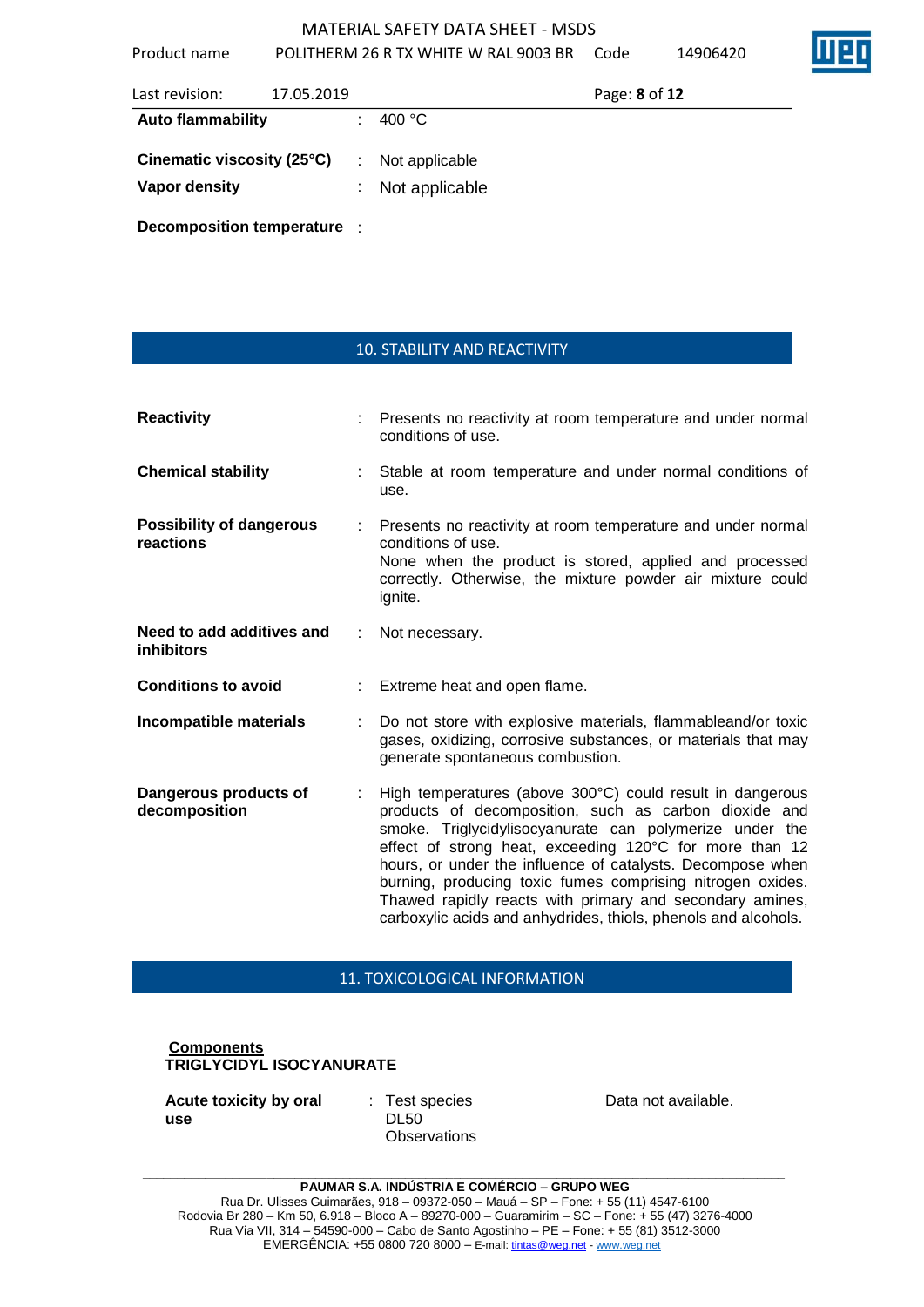Product name POLITHERM 26 R TX WHITE W RAL 9003 BR Code 14906420

| 17.05.2019<br>Last revision:                                  | Page: 9 of 12                                                                                                                                                |
|---------------------------------------------------------------|--------------------------------------------------------------------------------------------------------------------------------------------------------------|
| Acute toxicity by<br>inhalation                               | : Test species<br>Rat<br><b>DL50</b><br>2.000 mg/l<br><b>Observations</b>                                                                                    |
| Acute toxicity by<br>cutaneous use                            | Rabbit<br>: Test species<br><b>DL50</b><br>$0,5$ mg/kg<br><b>Observations</b>                                                                                |
| <b>Acute toxicity (other</b><br>methods of<br>administration) | Data not available.<br>: Test species<br><b>DL50</b><br><b>LC50</b><br>Non-standard unit value                                                               |
| <b>Corrosion/irritation of</b><br>skin                        | Data not available.                                                                                                                                          |
| Serious eye damage/eye<br><b>irritation</b>                   | Category 1<br>t.                                                                                                                                             |
| <b>Respiratory or dermal</b><br>sensitivity                   | Category 1                                                                                                                                                   |
| <b>Mutageneses</b>                                            | : Chemicals known to induce heritable mutations in human<br>germ cells.                                                                                      |
| Carcinogenicity                                               | Data not available.                                                                                                                                          |
| <b>Toxic effects for</b><br>reproduction                      | Data not available.                                                                                                                                          |
| Specific target organ<br>toxicity (STOT) - single<br>exposure | Data not available.                                                                                                                                          |
| Specific target organ<br>toxicity (STOT) - repeat<br>exposure | : Substance based on evidence from studies in experimental<br>animals can probably present a potential to be harmful to<br>human health on repeated exposure |
| Aspiration hazard                                             | Data not available.                                                                                                                                          |

### **Acute toxicity**

Powder coatings are generally inert dusts . No data are available on acute toxicity for the product. Powder coatings can cause irritation located in the skin , especially in skin folds or use of tight clothes . People allergic or respiratory problems should not work in the powder application. Repeated or prolonged contact with the product may cause removal of natural fat from the skin , resulting in non allergic contact dermatitis and skin absorption . The product that comes into contact with the eyes can cause irritation.

### **Chronic toxicity**

On the skin , prolonged contact leads to degreasing , may cause fissures , dryness , dermatitis and eczema. The respiratory system may be affected by chronic bronchitis and decreased respiratory volume. Exposure of pregnant women to concentrations above the limit can present threat of abortion. In contact with eyes, do not rub , wash with running water for at the least 15 minutes.

Not classified in terms of toxicity based on the data available.

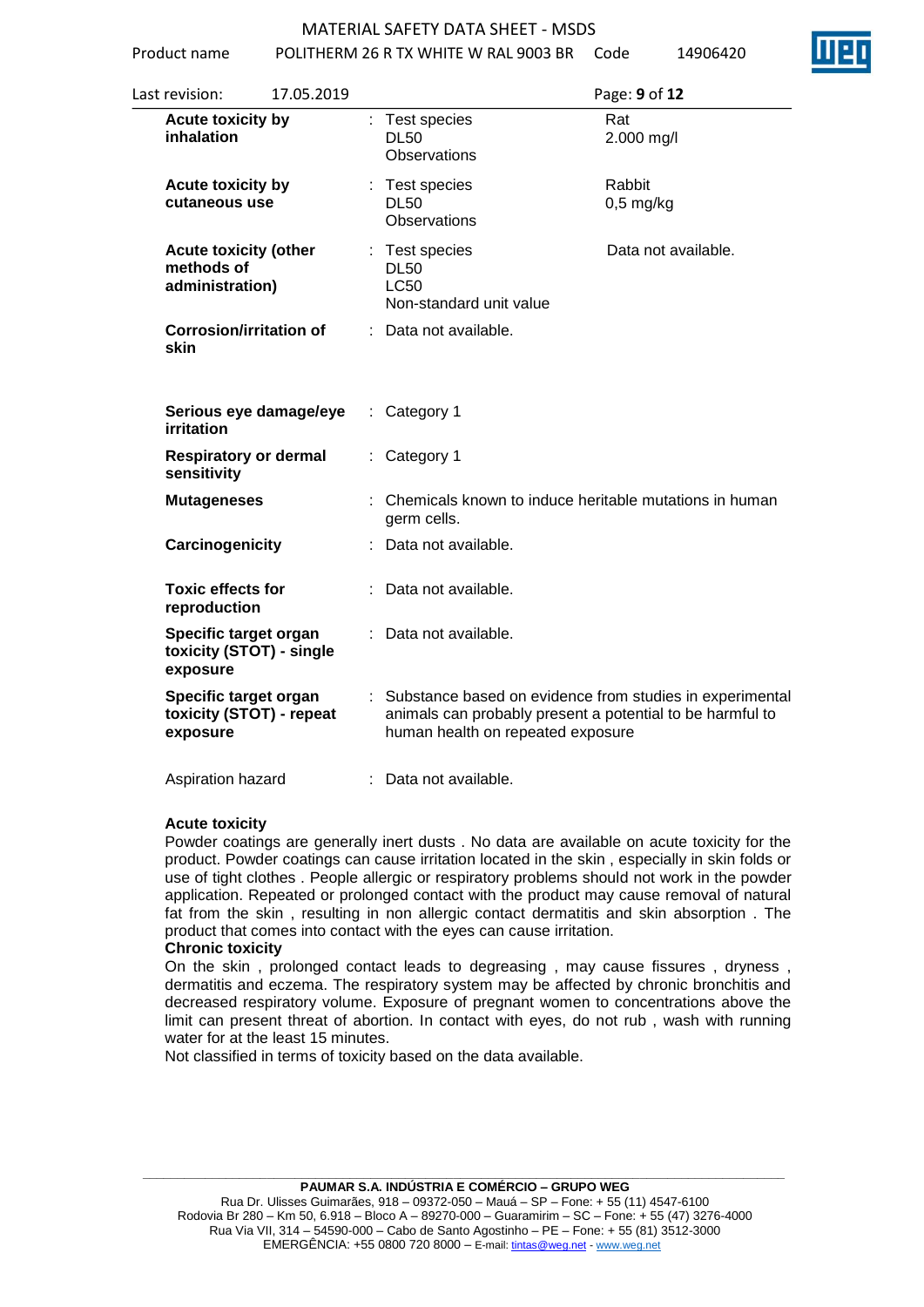Product name POLITHERM 26 R TX WHITE W RAL 9003 BR Code 14906420

Last revision: 17.05.2019 Page: **10** of **12** 12. ECOLOGICAL INFORMATION **Stability in soil** : Data not available. **Elimination of chemical physical ability** : Not considered potentially bioaccumulative. **Other toxicological observations** : Data not available. **Ecotoxicity** : Detrimental to the flora. Detrimental to the fauna Contaminates the ground water.

13. DIOSPOSAL AND TREATMENT CONSIDERATIONS

### **Recommended methods for final disposal**

| <b>Product</b>        | Class II Waste - Dispose of in industrial landfill or a facility<br>authorized for recycling in accordance with federal, state<br>or local regulations.                                                                        |
|-----------------------|--------------------------------------------------------------------------------------------------------------------------------------------------------------------------------------------------------------------------------|
| Waste                 | : Class II Waste - Dispose of in industrial landfill or a facility<br>authorized for recycling in accordance with federal, state<br>or local regulations.                                                                      |
| <b>Used packaging</b> | Clean packaging should be sent for recycling. Packaging with<br>class II waste should be disposed of in industrial landfill or a<br>facility authorized for recycling in accordance with federal,<br>state orlocal regulations |

# 14. TRANSPORTATION INFORMATION

## **fNational and international regulations**

- Land : Not classified as a dangerous good under transport regulations.
- Shipping : Not classified as a dangerous good under transport regulations.
- Air transport : Not classified as a dangerous good under transport regulations.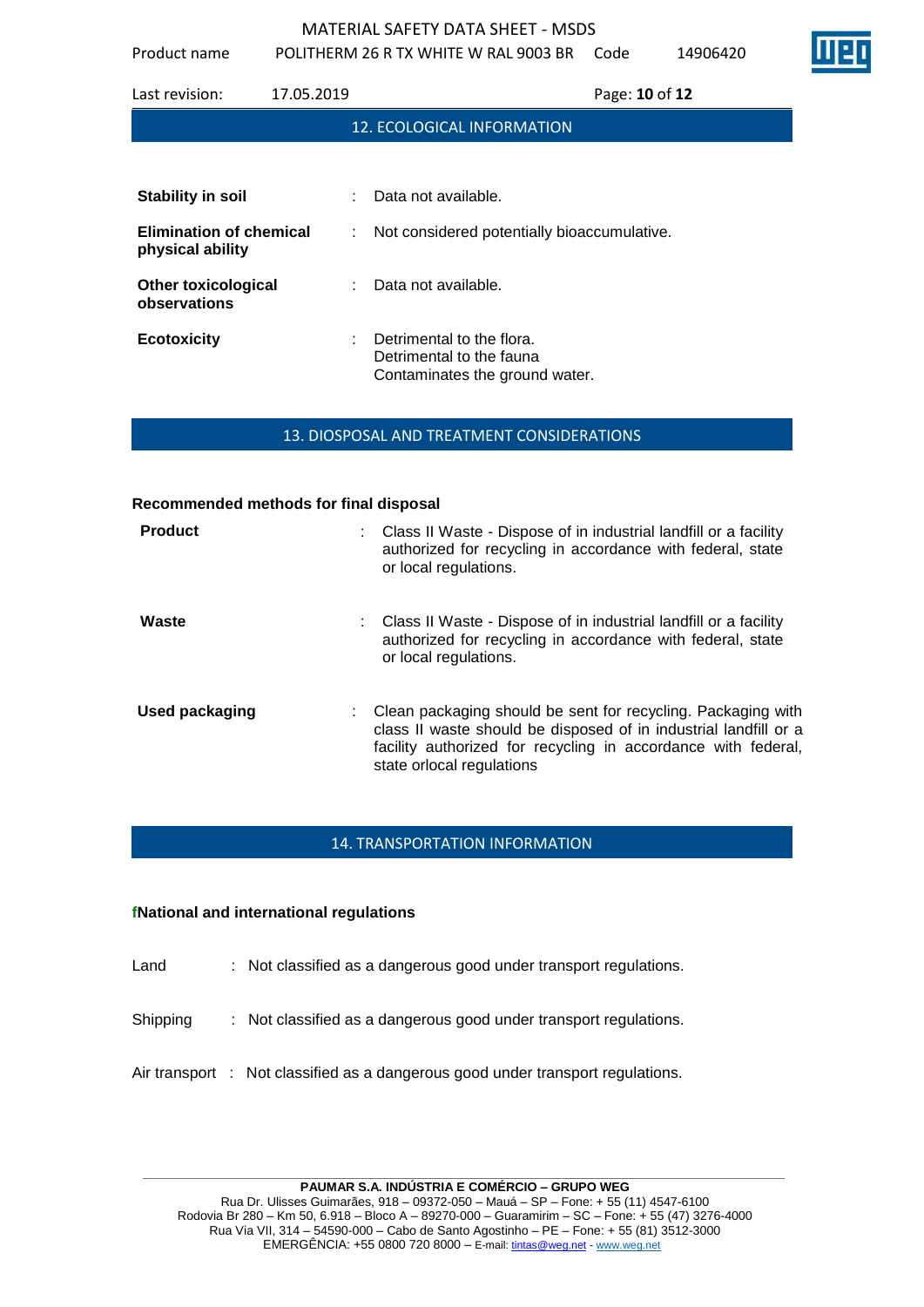Product name POLITHERM 26 R TX WHITE W RAL 9003 BR Code 14906420



Last revision: 17.05.2019 Page: **11** of **12**

### 15. REGULATORY INFORMATION

This MSDS (Material Safety Data Sheet) was generated according to the criteria of NBR 14725/2014. (Brazilian standard that defines the GHS).

| Specific Regulations for the<br><b>Chemical Product.</b> | Federal Decree No. 2657, July 3rd, 1998.                                      |
|----------------------------------------------------------|-------------------------------------------------------------------------------|
|                                                          | Ordinance No. 229, May 24th, 2011 - Changes to Regulatory<br>Standard No. 26. |
|                                                          | ABNT NBR 14725: 2014 - valid from 19/12/2014 -                                |
|                                                          | Amendment 1 (19/11/2014).                                                     |
|                                                          | Law No. 12305, August 2nd 2010 (Solid Waste National<br>Policy).              |
|                                                          | Decree No. 7404, December 23rd, 2010.                                         |
|                                                          | Resolution ANTT N° 5.232, December 14th 2016.                                 |

# 16. ADDITIONAL INFORMATION

## **Acronyms Used:**

**Legenda:**

| <b>CAS</b>      | <b>Chemical Abstract Service</b>                          |
|-----------------|-----------------------------------------------------------|
| VO              | <b>Organic Vapors</b>                                     |
| <b>NEC</b>      | National Eletrical code/Código Nacional de Eletricidade   |
| IEC:            | International Eletrical Commision                         |
| <b>ABNT</b>     | <b>Brazilian Association of Technical Standards</b>       |
| <b>ACGIH</b>    | American Conference of Governmental Industrial Hygienists |
| <b>TLV</b>      | <b>Threshold Limit Values</b>                             |
| <b>TLV/TWA</b>  | Time Weighted Average                                     |
| <b>TLV/STEL</b> | Short Term Exposure Limit                                 |
| TLC/C:          | Tolerance Limit - Ceiling Value                           |
| EPI:            | Individual Protective Equipment                           |
| <b>CA</b>       | <b>Approval Certificate</b>                               |
| <b>PPRA</b>     | <b>Environmental Risk Prevention Program</b>              |
| <b>NR</b>       | <b>Regulatory Standard</b>                                |
| <b>NFPA</b>     | National Fire Protection Agency                           |
| mmHg            | Millimeters of mercury - pressure unit                    |
| <b>DL50</b>     | Lethal Dose average                                       |

### **\_\_\_\_\_\_\_\_\_\_\_\_\_\_\_\_\_\_\_\_\_\_\_\_\_\_\_\_\_\_\_\_\_\_\_\_\_\_\_\_\_\_\_\_\_\_\_\_\_\_\_\_\_\_\_\_\_\_\_\_\_\_\_\_\_\_\_\_\_\_\_\_\_\_\_\_\_\_\_\_\_\_\_\_\_\_\_\_\_\_\_\_\_ PAUMAR S.A. INDÚSTRIA E COMÉRCIO – GRUPO WEG**